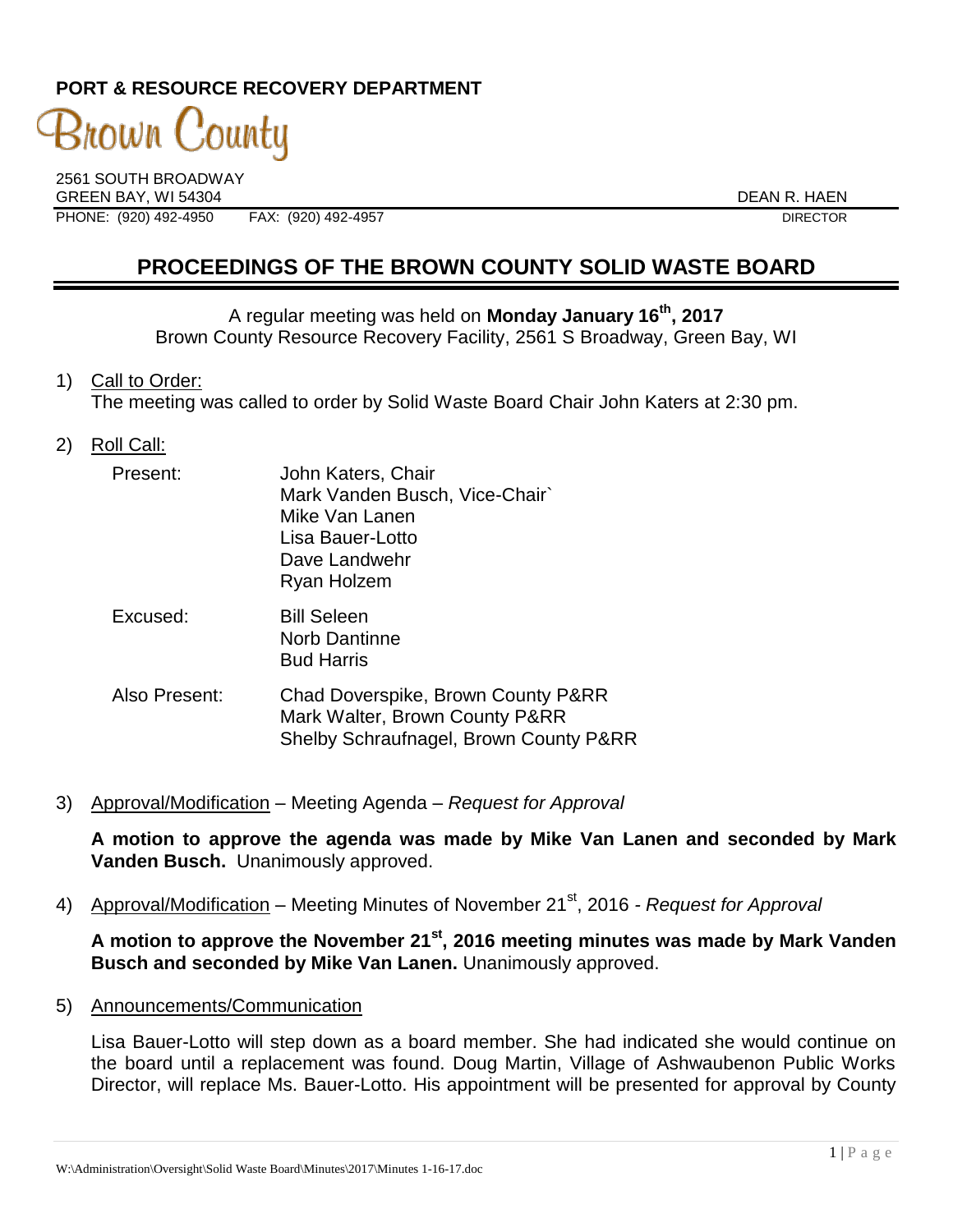Board on January 18th, 2017. Mr. Haen thanked Ms. Bauer-Lotto for her time and contributions to the Board over the past 5-years.

### 6) MRF Space Lease with Pioneer Metal Finishing – *Request for Approval*

Mr. Doverspike has been working with Hilgenberg Reality to lease the MRF backend. The contract is currently being reviewed by Corporation Counsel.

Pioneer Metal & Finishing approached the Department to lease 1,700 square feet starting January 16<sup>th</sup>, 2017 for \$637 per month for 6 months. This will cover 1/3 of the cost to heat the room. Either party has the ability to end the contract with 30 day notice. They will be using the space to store parts that are stored in boxes or pallets.

Mr. Landwehr questioned the forklifts that Pioneer would be driving across the parking lot. Mr. Doverspike stated that these forklifts would not tear up the parking lot, they have rubber tires. Mr. Landwehr asked if the Department was able to lease the space directly to Pioneer or does it have to go through Hilgenberg Reality. Mr. Doverspike stated that the realtor would not be paid for this lease. The space was previously leased to Pioneer in 2010; the terms and contract are the same after being reviewed by Dave Hemery. Mr. Landwehr suggested to include all previous tenants are exempt from realtor royalties in the contract with Hilgenberg Reality. Staff agreed they would.

Mr. Holzem asked if the back room could stop being heated. Mr. Haen explained that there is a water-based fire suppression system that cannot freeze. Staff looked into switching to a dry system but the conversion was too costly.

**A motion to approve the MRF Space Lease with Pioneer Metal Finishing for 6 months for \$637 per month for 1,700 square feet was made by Dave Landwehr and seconded by Ryan Holzem.** Unanimously approved.

## *7)* Wetland Mitigation Bank Analysis on County-owned Property in Town of Holland – *Update*

At the March 2016 Solid Waste Board meeting Mr. Dantinne requested that the Department explore wetland mitigation on the South Landfill. In the executive summary presented by Foth on the wetland mitigation exploration they state that they do not recommend pursuing it any further. They explained that there is not a large enough area of wetlands to restore and economies of scale do not work.

Highway Department purchased property from the Port & Resource Recovery Department to turn into a wetland bank but has not been able to make use of it yet.

#### 8) Sale Consideration of County-owned Property in Town of Holland – *Update*

Country-Aire Farms approached the Department regarding construction of a feed center on Section 18 property directly adjacent to the future South Landfill including asking the County for a variance to install a high capacity well. The discussion led to preliminary discussion of trading/selling property in the Town of Holland. . The proposed property transaction would involve trading 160 acres with Gerrits' 160 acres and sell another 198 acres to them, lessening the County's footprint.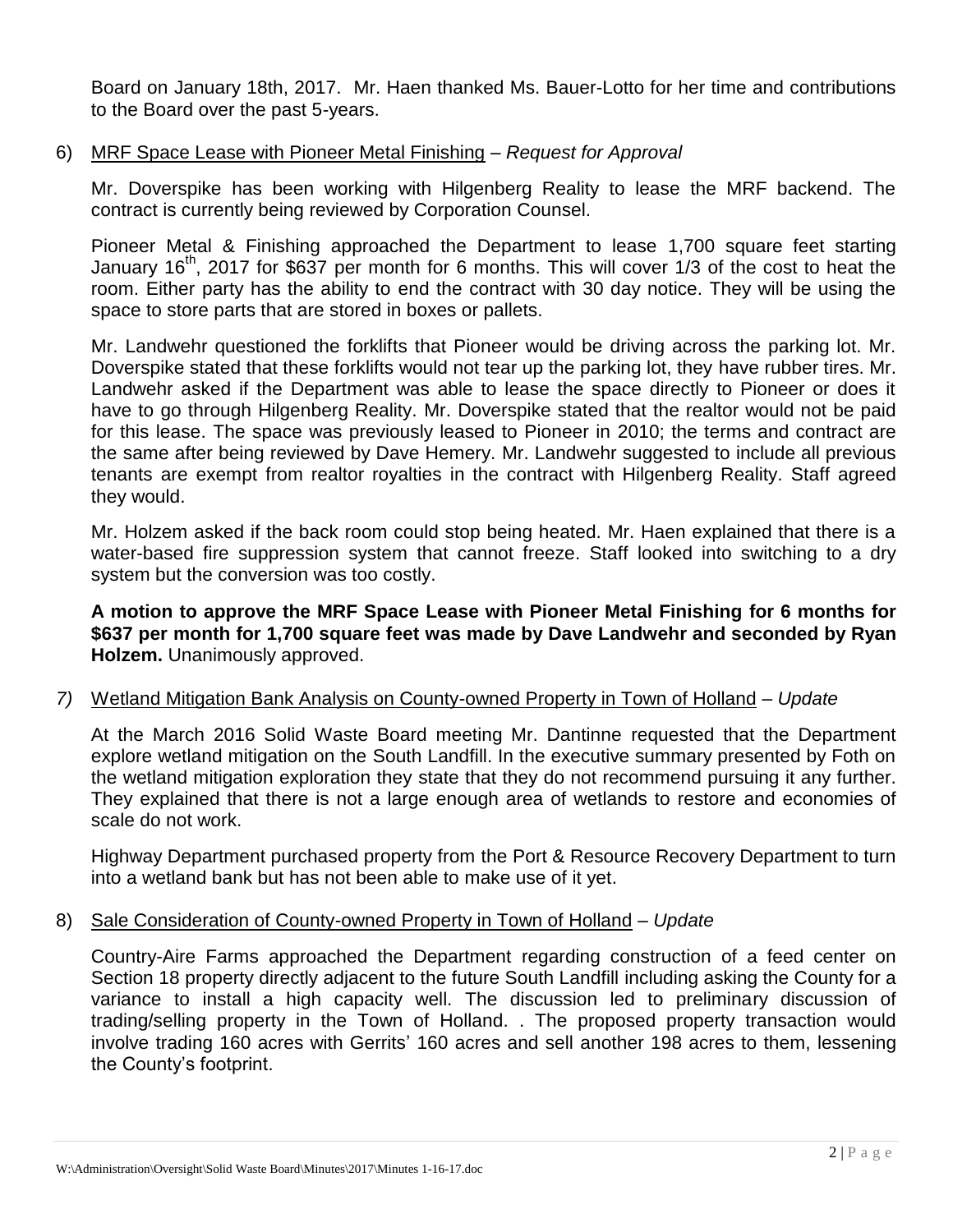With the trade the Department would have a continuous block of land and may be able to have three landfills on Section 18 resulting in 45 years of landfills. The Department would not need the traded property for 30 years; it would be leased to Gerrits until then. Mr. Landwehr suggested leasing land back to Gerrits for 15 years with 5 year options for 15 additional years.

Mr. Landwehr's concern is that consulting firms were paid to evaluate the land for landfill use. Would there be rework expense incurred to evaluate new property. Mr. Haen explained that the property that would be traded was not land evaluated by Foth, only section 18 was evaluated. There would not be enormous rework expense. The parcels that are up for consideration that the Department currently owns do not have as high a potential to become landfills.

Mr. Katers asked what would this to do surrounding land owners. Mr. Haen explained that the Gerrits would no longer be a neighbor and they would not be paid as an adjacent property owner. Ms. Bauer-Lotto asked who owns the other houses near the Gerrits. Mr. Haen explained that several houses are privately owned; the Department may want first right of refusal to purchase. Mr. Landwehr suggested having options to purchase the property. By saying first right of refusal the price is at the hands of the seller.

Mr. Katers encouraged staff to move forward.

Ms. Bauer-Lotto asked if the Gerrits have a timeline for when they would like to make this deal. Mr. Haen stated that they do want to build a feed center. Ms. Bauer-Lotto suggested that the other houses be included in the transfer of land and be leased back to the Gerrits until the Department needs them.

Mr. Landwehr asked if the County uses a professional realtor to assist in the transactions or is it the two parties and Corporation Counsel. Mr. Haen stated that it is just the two parties and Corporation Counsel. Ms. Bauer-Lotto suggested seeking aid of a realtor who may be able to provide advice. Mr. Katers added that other farmers in the area may be upset about the Gerrits getting the first chance at this property from Brown County. Mr. Haen pointed out that the Gerrits approached the Department and the Gerrits have the property the Department values the most.

#### 9) Director's Report

The Farmory was not prepared to come back to the board with more information yet.

There is a change in the budget. A UTV was purchased to replace the one being used at the east and west landfill. The money used to purchase the UTV was supposed to be for a new truck; purchase of this truck will be held off until 2018. If there is left over capital funding at the end of the year the truck may be able to be purchased near the end of 2017.

The Resource Recovery strategic plan is scheduled to be updated in 2017. A few board members should be on the subcommittee. Mr. Katers volunteered.

#### 10) Such other Matters as Authorized by Law

No other matters.

11) Closed Session